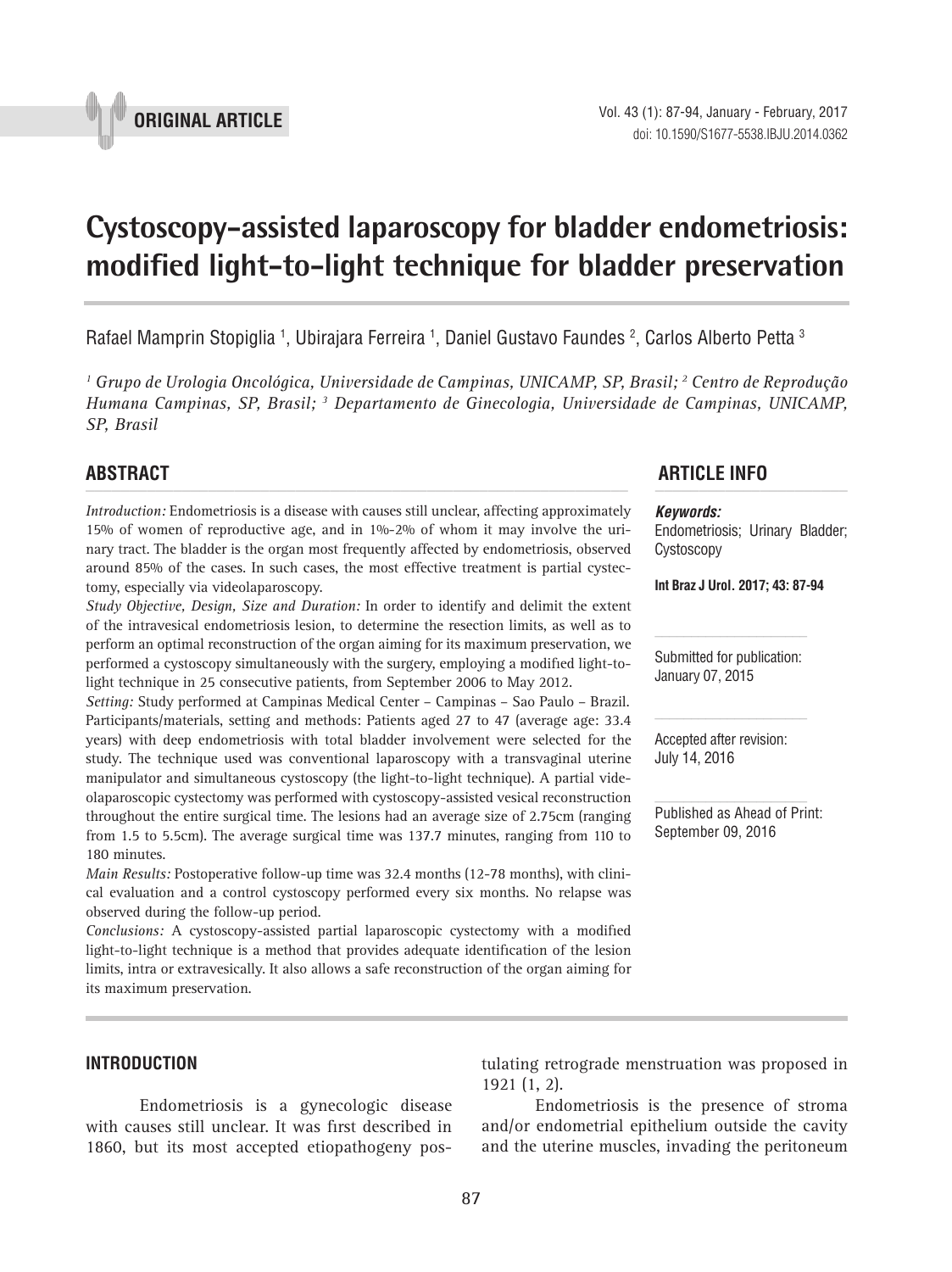or embedding on the walls of the pelvic organs (3). It is an estrogen-dependent disorder associated with chronic pelvic pain and infertility (4).

It is estimated that approximately 15% of women of reproductive age are affected by endometriosis (5).

In 1979, the American Fertility Society initially classified endometriosis in 4 stages of severity, but reviewed this classification in 1985 (6, 7). The present classification was introduced in 1997, whereby it stages endometriosis as superficial when it affects the parietal and visceral layers of the peritoneal membrane, and deep when there is more than 5cm penetration of the walls of the organs (8).

The most common sites affected by endometriosis in the pelvic cavity are the torus uterinus, the posterior fornix, the uterosacral ligaments, the rectum, the vagina and the urinary tract (9). However, it may affect other sites, such as the diaphragm, the umbilical cord, the ileum, the lungs, the pleura, the pericardium and the brain (10, 11).

Endometriosis may cause dysmenorrhea, even at the beginning of a woman´s fertile age, dyspareunia, chronic pelvic pain, and peri-menstrual pain (12).

Another frequent disorder is infertility, occurring in up to 60% of the cases.

Specifically, in the urinary tract, there is a 0.3% to 12% incidence of endometriosis; however, it is usually reported as  $1\% - 2\%$  (13), and the most commonly affected sites are the bladder (85%), ureter (9%), kidneys (4%), and the urethra (2%), as shown in Figure 1A below.

When the bladder is affected, 70% of women present pain during urination, dysuria, suprapubic pain and hematuria, especially during the peri-menstrual period.

There is a 20%-35% occurrence of hematuria due to vesical mucous infiltration. Menouria (hematuria during the menstrual period) is infrequent (14).

Urinary tract involvement may be represented by nodules with retractions and/or distortions of the normal anatomy (15), in addition to adherences to the vesico-uterine space.

Partial cystectomy – especially by laparoscopic means - is the most effective treatment for

deep endometriosis when the bladder is affected. This surgical procedure is excisional and consists of the removal of the entire bladder wall affected by endometriosis. For this type of procedure, the bladder must ideally present good functional capacity, show a single lesion and be located >5mm of the urethral meatus.

## **PATIENTS AND METHODS**

From September 2006 to May 2012, 25 patients with initial diagnosis of deep endometriosis affecting the bladder wall were treated by the cystoscopy-assisted videolaparoscopic cystectomy with the light-to-light technique (16). (The association of both procedures is meant to identify and delimit the extent of the intravesical endometriotic lesion, to determine the resection limits, as well as to perform an optimal reconstruction of the organ, aiming for its maximum preservation. The patient's average age was 33.4 years, ranging from 27 to 47 years. After clinical assessment and a physical examination with bimanual palpation, the patients were tested for serum urea and creatinine levels, urine (proteinuria or microscopic hematuria) and urine culture, all of which were normal. All patients were submitted to transvaginal ultrasound (TVUS) to diagnose the disease (Figure-1B), and to magnetic resonance (MRI) of the pelvis for surgical planning purposes (Figure- -1C). The vesical lesion depicted on MRI is characterized by hyper-signal on T1 and hypo-signal on T2 (17, 18).

## **Description of the Modified Light-To-Light Technique**

The technique we used consisted of conventional laparoscopy, with the patient under general anesthesia and in a horizontal supine (dorsal decubitus) position, with the lower limbs spread out for the cystoscopy procedure. The umbilical scar is punctured with a Veress needle and pneumoperitoneum is performed with CO2 initially up to 20mmHg until introduction of a 10mm umbilical trocar. Upon visibility of the abdominal cavity, the pressure is reduced to up to 12mmHg and 3 trocars are introduced, of which one 10mm trocar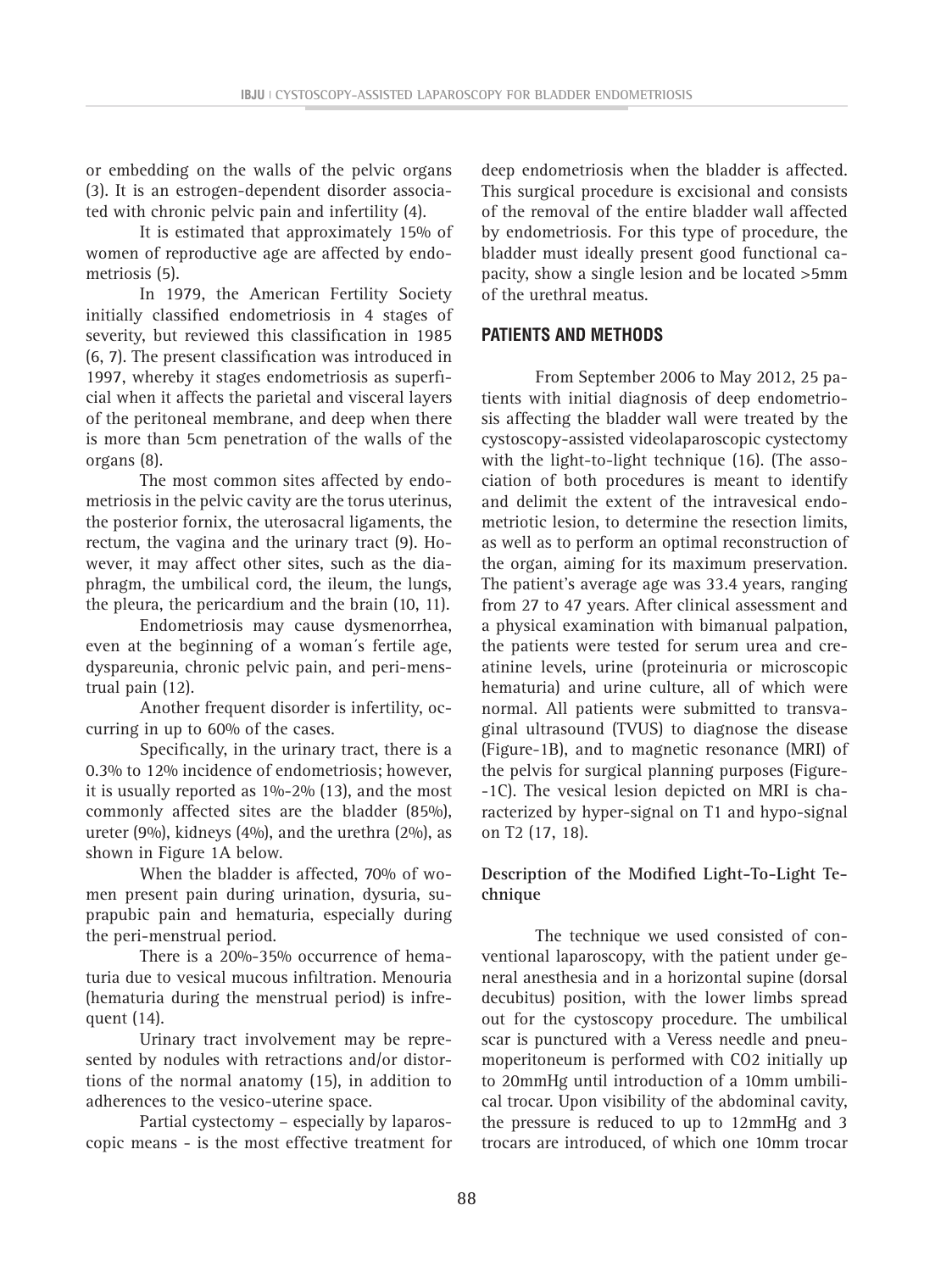in the umbilical scar, one 10mm trocar in the bisector of the imaginary line going from the anterior superior iliac crest to the umbilical scar on the right, and one 5mm in the exact same position on





the left side, as per the representation below.

A videolaparoscopy subsequently performed inventory of the abdominal and pelvic cavity and identified a solid nodular lesion on the vesical dome and vesico-uterine fossa, at times with significant adherence of such organs, as shown in Figure-1D (a).

The procedure above was followed by positioning the transvaginal uterine manipulator and performance of the light-to-light cystoscopy technique, originally described by Seracchioli et al. The endoscopic diagnosis was confirmed by visualization of tissue compatible with endometriosis on the vesical mucous surface. These lesions were blistered purple-blue nodules, containing endovesical material, as shown in Figure1D (b).

The cystoscopy-assisted partial laparoscopic cystectomy with the light-to-light technique

**Figure 1B - Transvaginal ultrasound with endometriotic endovesical lesion. (N)**



**Figure 1C - MRI of the pelvis depicting hypo-signal on T2 (lesion is highlighted).**



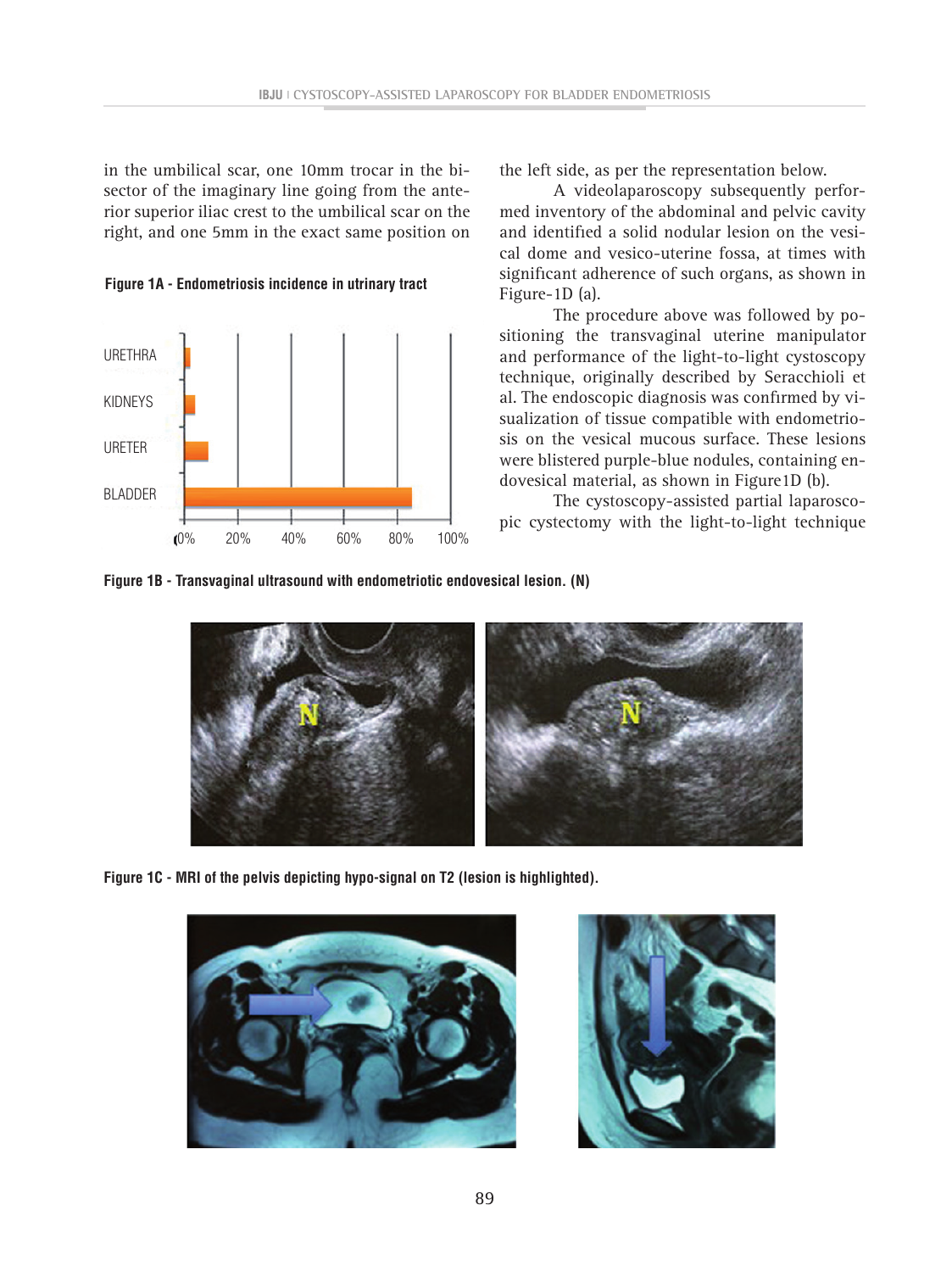

**Figure 1D - A - Endometriosis in laparoscopic view, B - Endometriosis in cistoscopic view.**

Figure 1D, **(a)** (left): laparoscopic view; (**B**=Bladder, **N**=Node, **U**=Uterus); Figure 1D, **(b)** (right): cystoscopic view; (N=node)

was then performed with some modifications, such as initially not inserting urethral catheters. As the lesions affected the entire bladder wall, a partial cystectomy was performed assisted by cystoscopic visualization throughout the procedure. Both surgeons identified and delimited the lesion, keeping a margin of at least 5mm of healthy tissue. Biopsies of the lower, right lateral, left lateral and superior margins were performed after exeresis of the lesion to eliminate permanence of the disease. The subsequent vesical reconstruction consisted of a one-layer suture with monofilament absorbable 3.0 thread, with continuous cystoscopy monitoring, to ensure better visualization of the suture and final checking of the procedure, thus allowing maximum possible preservation of the healthy vesical tissue (Figure 1E).

All patients maintained a urethral catheter for 7 days.

#### **RESULTS**

Of the 25 treated patients, 15 had already undergone previous laparoscopy for treatment of pelvic endometriosis and endometriomas, and 10 had never had any treatment. Surgical time ranged from 110 to 180 minutes, with an average of 137.7 minutes. The resected lesions varied in size, ranging from 1.5 to 5.5cm, with an average of 2.75cm. No significant bleeding was observed and average length of hospital stay was 24 hours.

Follow-up was made every six months by means of clinical assessment and a cystoscopy, with total follow-up time of 32.4 months in average (ranging from 12 to 78 months) (Table-1).

There was no relapse of the disease in all cases. The patients presented normal vesical physiology without alterations in bladder filling or emptying, evidenced by clinical assessment and cystoscopy.

#### **DISCUSSION**

The morpho-physiology of the vesical endometriosis lesions may vary according to the menstrual cycle. However, the lesions are better identified during menstruation. At cystoscopy, these lesions may appear in several colors, such as shades of red, blue, brown or even black. The urothelium is usually rarely ulcerated (19).

Biopsies for differential diagnosis with urothelial carcinoma have been described, but since it rarely invades the mucous, it is difficult to reach a diagnosis by this means.

The differential diagnoses are hyperactive bladder, interstitial cystitis (painful bladder syndrome), urethral syndrome and urothelial carcinoma (20).

In patients with clinical suspicion, diagnosis may be made via a transvaginal ultrasound and, in some cases, by magnetic resonance, as previously described. However, the most effective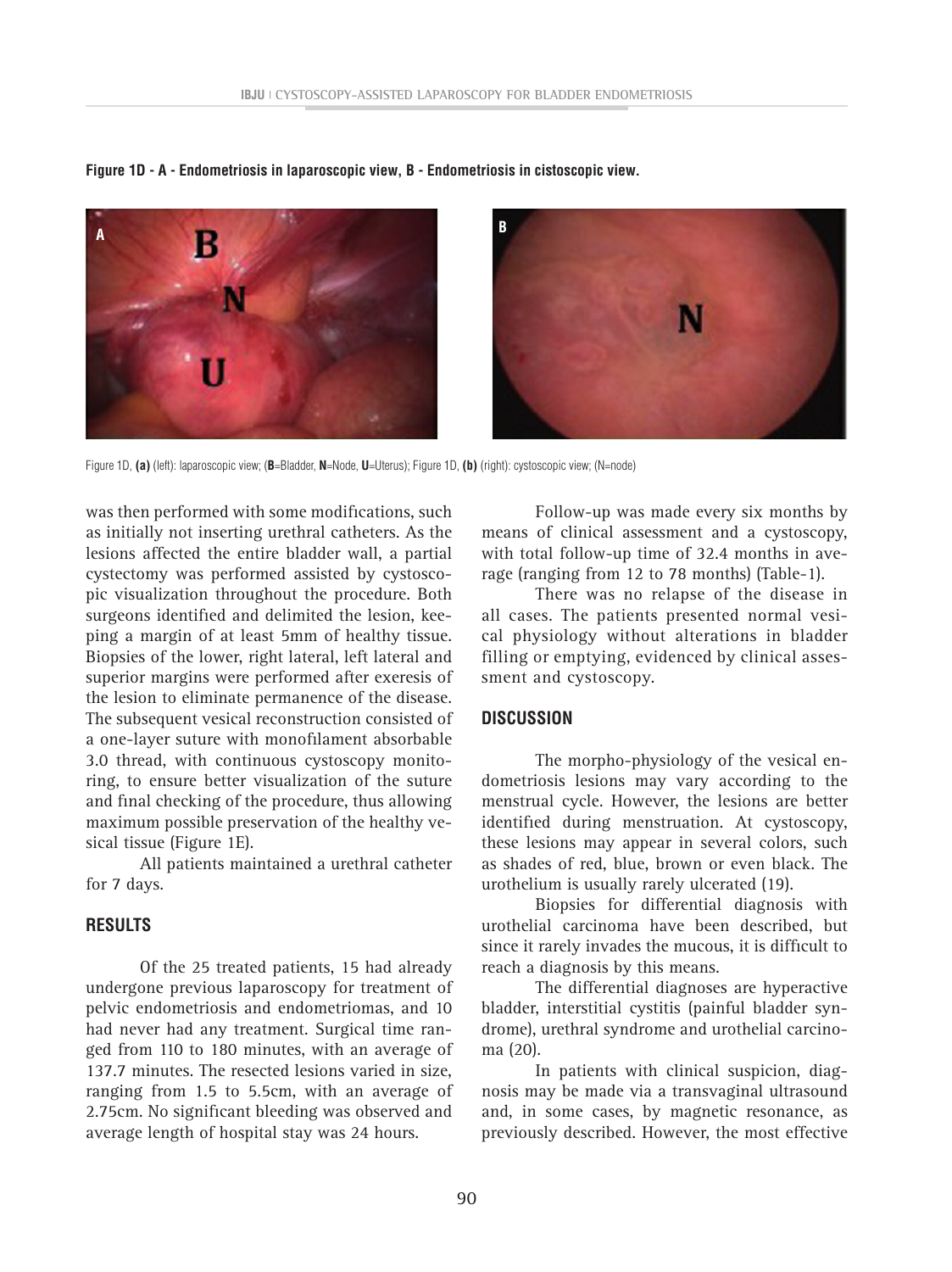**Figure 1E - C e E - Endometriosis ressection and suture in laparoscopic view D e F - Endometriosis ressection and suture in cistoscopic view.**



Clockwise: **c =** partial cystectomy, laparoscopic view; **d =** partial cystectomy, cystoscopic view; **e =** cystorraphy, laparoscopic view; **f =** cystorraphy, cystoscopic view.

diagnostic method, whether for superficial or deep lesions, is laparoscopy (21).

Treatment of pelvic endometriosis affecting the bladder may depend on several factors, such as age, symptom intensity, fertility, extent of the disease, presence in other organs and level of menstrual dysfunction. As the disease originates outside the bladder (in the peritoneum), subsequently invading it, a vesical transurethral resection is usually an ineffective method (22, 23).

The disease is hormone (estrogen)-dependent, therefore the treatment of superficial lesions is based on hormonal blockade. The most commonly adopted therapy for this purpose is the association of GnRH analogues, progestogens and oral contraceptives (24). This treatment aims at temporarily suppressing endometriosis, reason why it is more recommended for younger patients

without deep endometriosis who wish to preserve their fertility. An intrauterine device (IUD) with levonorgestrel may also be used in these more conservative cases, in addition to acting as an adjuvant in corrective surgeries. The IUD importance rests on the fact that is has a duration of up to 5 years and maintains fertility upon discontinuance of its use (25).

There are some options available for cases of deep vesical endometriosis, depending on the extent and site of the lesion in relation to its distance from the urethral meatus.

A transurethral resection with simultaneous use of analogues may be performed. However, the relapse rates in such cases are of approximately 25%-35%, and there are high rates of vesical perforation in diseases of greater extension (26).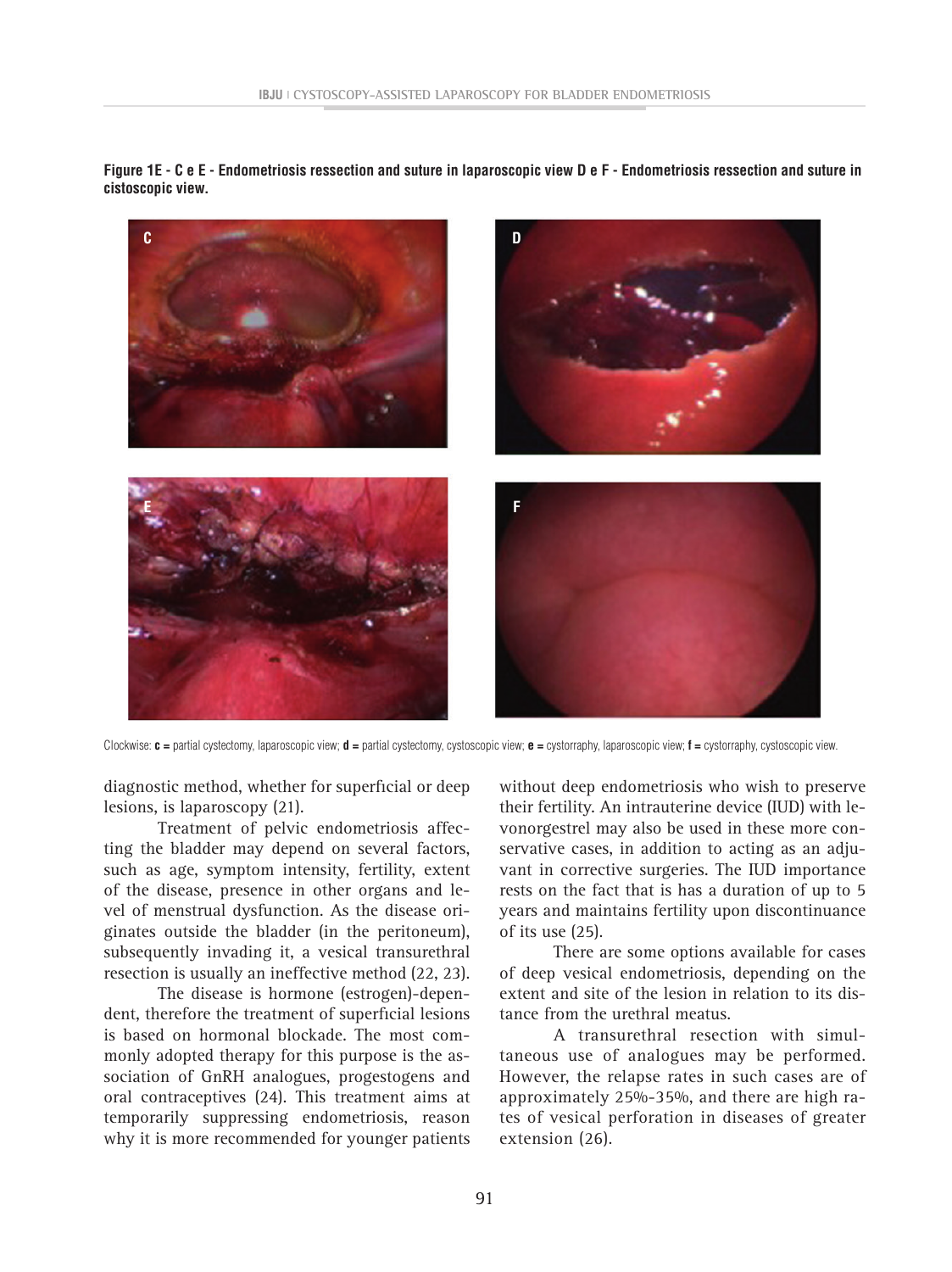| Table 1<br>- Date table. |  |
|--------------------------|--|
|--------------------------|--|

| Patients         | Age (Years) | Nodule<br>(CM) | Surgical<br>Time (Minutes) | Follow-UP<br>(Months) |
|------------------|-------------|----------------|----------------------------|-----------------------|
| $\mathbf{1}$     | $30\,$      | 2.0            | 180                        | 78                    |
| $\sqrt{2}$       | $27\,$      | 3.0            | 180                        | $72\,$                |
| 3                | 28          | 2.5            | 172                        | 60                    |
| $\overline{4}$   | 33          | 1.8            | 175                        | 50                    |
| $\,$ 5 $\,$      | 29          | 2.2            | 168                        | 45                    |
| $\,6\,$          | 42          | 3.3            | 150                        | 42                    |
| $\overline{7}$   | 42          | 3.7            | 155                        | 41                    |
| $\, 8$           | 36          | $4.0\,$        | 160                        | 36                    |
| $\boldsymbol{9}$ | 36          | 2.5            | 120                        | 34                    |
| $10$             | 29          | 2.7            | 120                        | 33                    |
| 11               | 33          | $3.0\,$        | 132                        | 29                    |
| 12               | 31          | 3.3            | 128                        | 29                    |
| 13               | 34          | 2.5            | 124                        | 28                    |
| 14               | 47          | 2.0            | 120                        | 26                    |
| 15               | 33          | 1.5            | $110$                      | 26                    |
| 16               | $30\,$      | 2.0            | 122                        | 25                    |
| 17               | 32          | 2.7            | 128                        | 24                    |
| 18               | 33          | 5.5            | 150                        | 24                    |
| 19               | 29          | 2.8            | 127                        | 20                    |
| 20               | 28          | 1.7            | 118                        | 18                    |
| 21               | $30\,$      | 2.5            | 120                        | 18                    |
| 22               | 35          | 3.1            | 115                        | 15                    |
| 23               | 38          | 3.5            | 126                        | 14                    |
| 24               | 39          | 2.2            | $111$                      | 12                    |
| 25               | 32          | 2.8            | 122                        | $12$                  |
| AVERAGE          | 33.4 years  | 2.75 cm        | 137.7 minutes              | 32.4 months           |

Therefore, better results are obtained with partial cystectomy in terms of cure of the disease, whether the approach is open, laparoscopic or robotic-assisted (27, 28), with conventional laparoscopic partial cystectomy being the method of choice (27). Several studies report surgical results with 95%-100% symptom remission rates and low rates of relapse (28).

The simultaneous association of cystoscopy with laparoscopy may guide the surgeon in terms of laparoscopic identification of the lesion, with better visibility of the vesico-uterine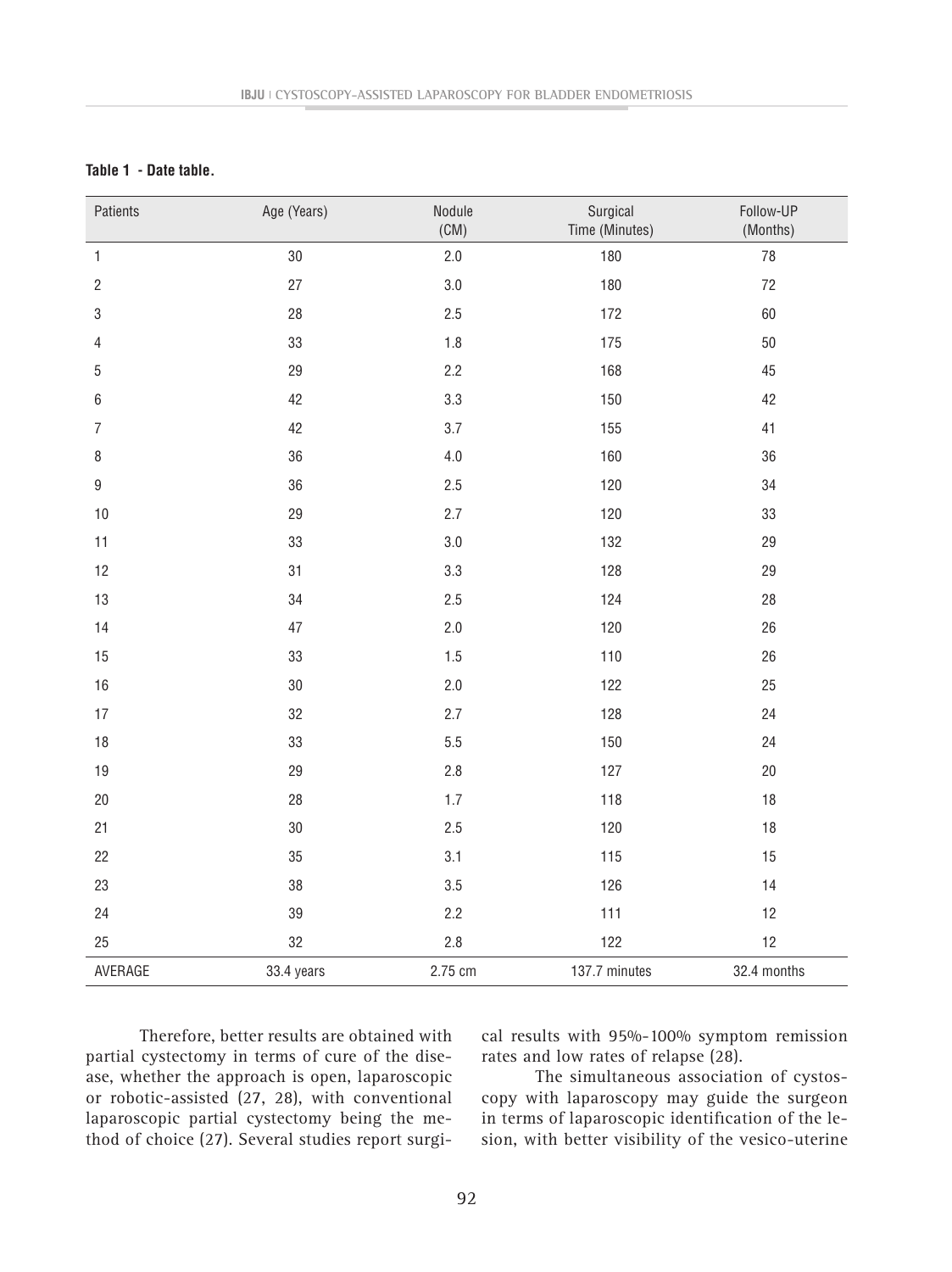space, identification and dissection of the nodule, allowing exeresis of its total extension, and verification of the margins free of the disease.

Healthy 5mm margins of the bladder and a distance of at least 1cm of the urethral meatus should ideally be preserved (29).

The laparoscopic approach has as advantages less blood loss, less time of hospital stay, less use of pain killers and better aesthetic results (30).

We also agree that the interaction between gynecologists and urologists is relevant for the best treatment of this disease and for the performance of successful procedures.

## **CONCLUSIONS**

A cystoscopy-assisted partial laparoscopic cystectomy with a modified light-to-light technique is a method that provides adequate identification of the lesion limits, intra or extravesically. It also allows a safe reconstruction of the organ aiming at its maximum preservation.

## **CONFLICT OF INTEREST**

None declared.

#### **REFERENCES**

- 1. Von Rokitansky C. Ueber uterusdrusen-neubildung in uterus and ovarilsarcomen. Z Ges Aerzte wein 1860;37:577-93
- 2. Sampson JA. Ovarian hematomas of endometrial type (perforating hemorrhagic cysts of the ovary) and implantation adenomas of endometrial type. Boston Med Surg J 1922; 186: 445–73.
- 3. Olive DL, Pritts EA. Treatment of endometriosis. N Engl J Med. 2001;345:266-75.
- 4. Giudice LC, Kao LC. Endometriosis. Lancet. 2004;364:1789-99.
- 5. Pérez-Utrilla Pérez M, Aguilera Bazán A, Alonso Dorrego JM, Hernández A, de Francisco MG, Martín Hernández M, et al. Urinary tract endometriosis: clinical, diagnostic, and therapeutic aspects. Urology. 2009;73:47-51.
- 6. [No authors] American Fertility Society. Classification of endometriosis. Fertil Steril 1979:32;633-45
- 7. [No authors] Revised American Fertility Society classification of endometriosis: 1985. Fertil Steril. 1985;43:351-2.
- 8. Koninckx PR, Martin DC. Deep endometriosis: a consequence of infiltration or retraction or possibly adenomyosis externa? Fertil Steril. 1992;58:924-8.
- 9. Chapron C, Fauconnier A, Vieira M, Barakat H, Dousset B, Pansini V, et al. Anatomical distribution of deeply infiltrating endometriosis: surgical implications and proposition for a classification. Hum Reprod. 2003;18:157-61.
- 10. Ludwig M, Bauer O, Wiedemann GJ, Diedrich K. Ureteric and pulmonar endometriosis. Arch Gynecol Obstet. 2001;265:158-61.
- 11. Karaman K, Pala EE, Bayol U, Akman O, Olmez M, Unluoglu S, et al. Endometriosis of the terminal ileum: a diagnostic dilemma. Case Rep Pathol. 2012;2012:742035.
- 12. Petta CA, Matos AM, Bahamondes L, Faúndes D. Current practice in the management of symptoms of endometriosis: a survey of Brazilian gynecologists. Rev Assoc Med Bras (1992). 2007;53:525-9.
- 13. Collinet P, Marcelli F, Villers A, Regis C, Lucot JP, Cosson M, et al. [Management of endometriosis of the urinary tract]. Gynecol Obstet Fertil. 2006;34:347-52.
- 14. Abrao MS, Dias JA Jr, Bellelis P, Podgaec S, Bautzer CR, Gromatsky C. Endometriosis of the ureter and bladder are not associated diseases. Fertil Steril. 2009;91:1662-7.
- 15. Kennedy S, Bergqvist A, Chapron C, D'Hooghe T, Dunselman G, Greb R, et al. ESHRE guideline for the diagnosis and treatment of endometriosis. Hum Reprod. 2005;20:2698- 704.
- 16. Seracchioli R, Mannini D, Colombo FM, Vianello F, Reggiani A, Venturoli S. Cystoscopy-assisted laparoscopic resection of extramucosal bladder endometriosis. J Endourol. 2002;16:663-6.
- 17. Balleyguier C, Chapron C, Dubuisson JB, Kinkel K, Fauconnier A, Vieira M, et al. Comparison of magnetic resonance imaging and transvaginal ultrasonography in diagnosing bladder endometriosis. J Am Assoc Gynecol Laparosc. 2002;9:15-23.
- 18. Manganaro L, Fierro F, Tomei A, Irimia D, Lodise P, Sergi ME, et al. Feasibility of 3.0T pelvic MR imaging in the evaluation of endometriosis. Eur J Radiol. 2012;81:1381-7.
- 19. Chapron C, Bourret A, Chopin N, Dousset B, Leconte M, Amsellem-Ouazana D, et al. Surgery for bladder endometriosis: long-term results and concomitant management of associated posterior deep lesions. Hum Reprod. 2010;25:884-9.
- 20. Bogart LM, Berry SH, Clemens JQ. Symptoms of interstitial cystitis, painful bladder syndrome and similar diseases in women: a systematic review. J Urol. 2007;177:450-6. Erratum in: J Urol. 2007;177:2402.
- 21. Vercellini P, Abbiati A, Viganò P, Somigliana ED, Daguati R, Meroni F, et al. Asymmetry in distribution of diaphragmatic endometriotic lesions: evidence in favour of the menstrual reflux theory. Hum Reprod. 2007;22:2359-67.